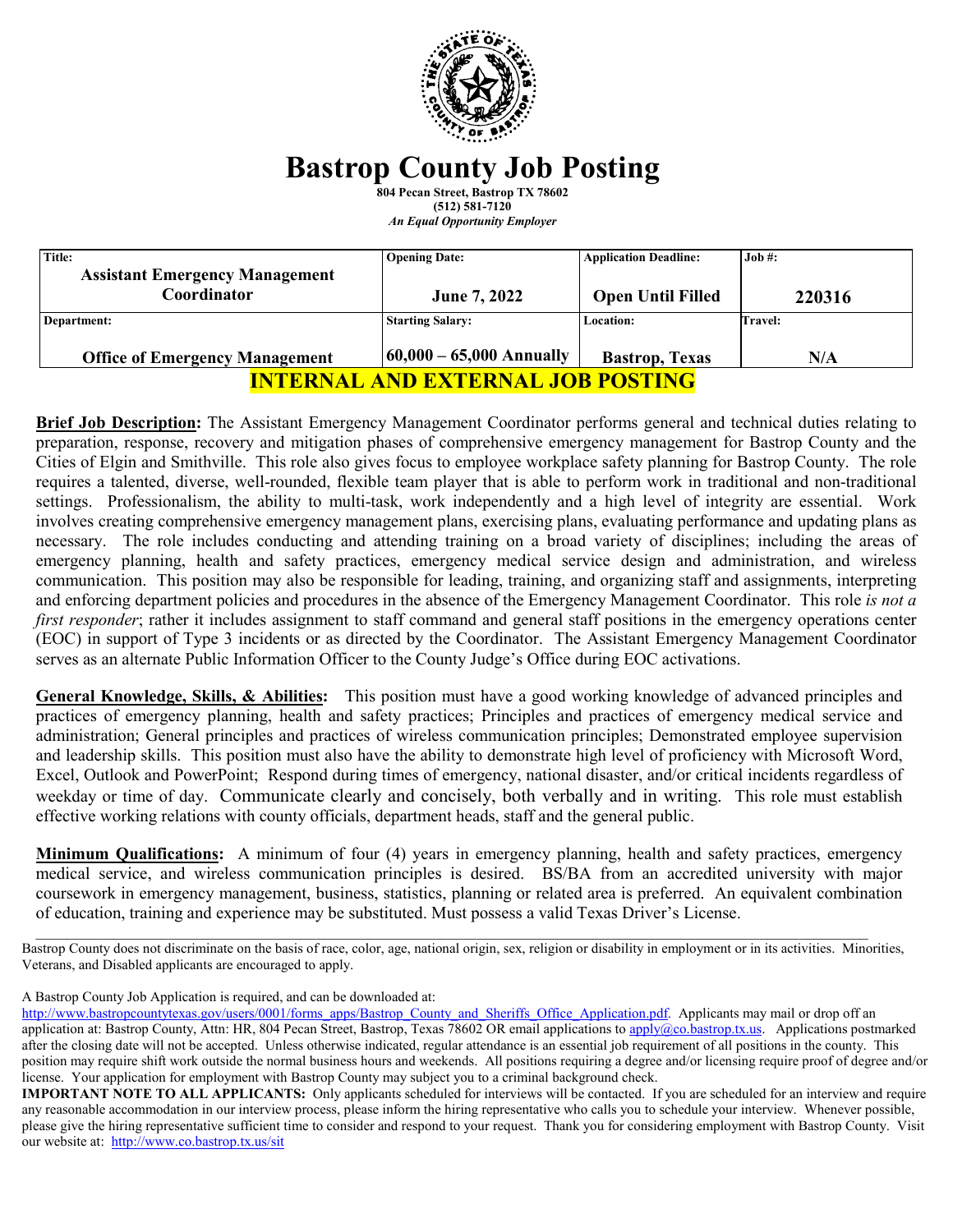

# **BASTROP COUNTY, TEXAS Job Description**

*Job Title: Assistant Emergency Management Coordinator* 

**Department:** Bastrop County Office of Emergency Management **FLSA Status:** Exempt

 **Reports To:** Deputy Director-Office of Emergency Management

**SUMMARY:** Under the direct supervision of the Deputy Director, this position assists in the coordination of the organization and operations of the Bastrop County Office of Emergency Management. Assists in the development and implementation of local, state, and federally sponsored emergency management programs including emergency preparedness, training and exercises, disaster response and recovery, and may coordinate these programs with other governmental, business and industrial, community service, and volunteer organizations. Acts as Public Information Office for the Deputy Director when requested. Interacts with the media and coordinates press conferences and media events.

# **SUPERVISION RECEIVED AND EXERCISED:**

Receives supervision from the Deputy Director;

Exercises no supervision.

# **ESSENTIAL DUTIES AND RESPONSIBILITIES** include the following:

- 1. Assists in establishing and maintaining effective county-wide emergency preparedness programs that encompass aspects of emergency management (prevention, preparedness, response, recovery, and mitigation). Coordinates county-wide response, external assistance, and requested resources in the event of a disaster.
- 2. Coordinates, organizes and prepares all items necessary for the operation of Office of Emergency Management, including researching items for the department, ensures that reports are submitted to various external agencies in a timely manner. Prepares packets and or training materials required for meetings or classes.
- 3. Represents the Office of Emergency Management in meetings as directed by the Deputy Director. Will provide a summary of these meetings.
- 4. Monitors hazards and emergency and/or disaster situations. Assists in the proper implementation of emergency management plans. Assists in the development and maintenance of an essential personnel list for staffing the EOC during activations. Assists in the activation of designated response staff during times of emergency operations.
- 5. Develops and maintains a file plan, both electronic and physical, for all Office of Emergency Management records. Will inventory all records and files to ensure compliance with all requirements for the archival of records.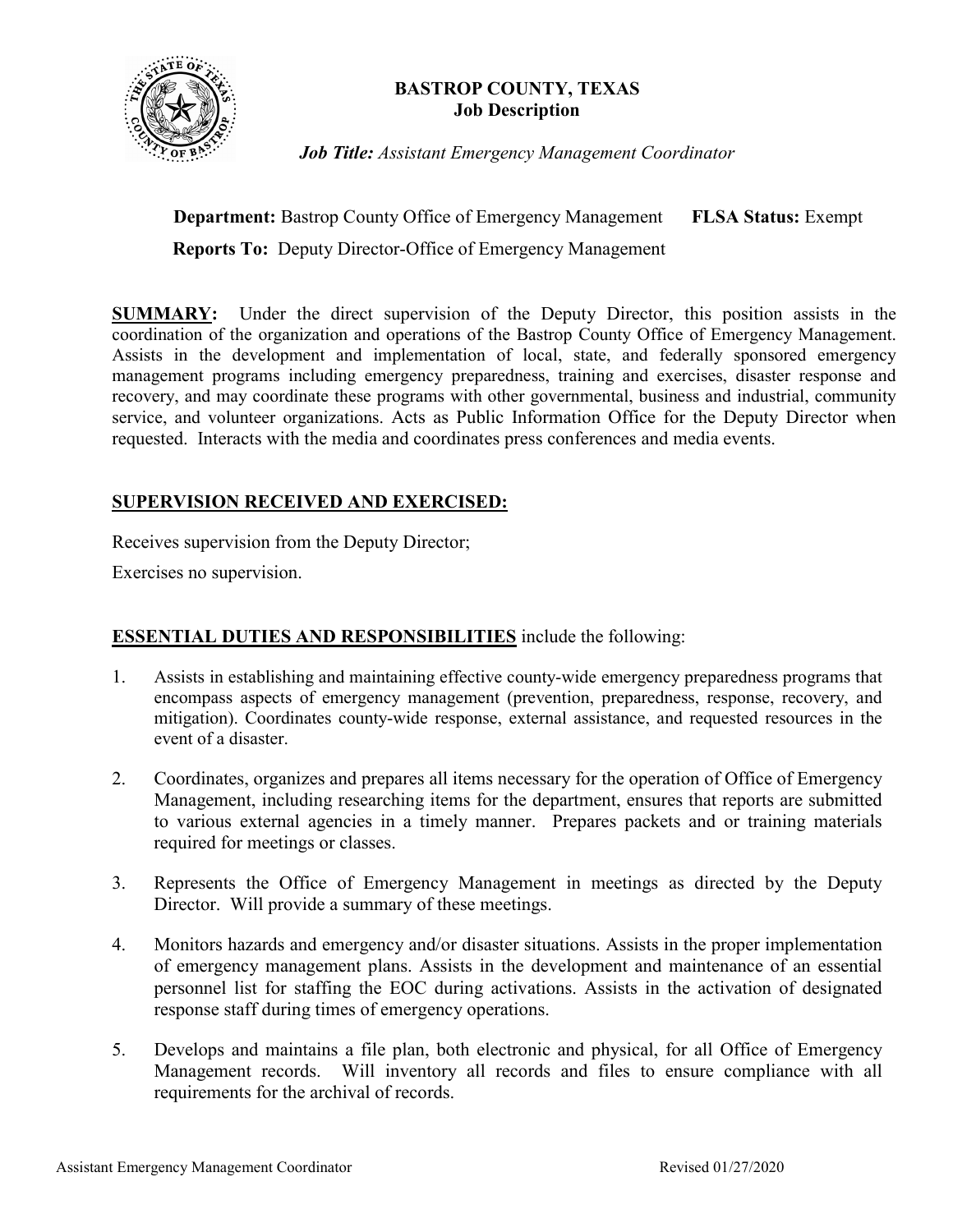- 6. Assists in the update and maintenance of the Comprehensive Emergency Management Plan and associated annexes. Assists in the development and maintenance of policies and procedures for the County's preparedness for and response to emergencies and disasters.
- 7. Assists in identifying, obtaining, and managing grants related to Emergency Management and Homeland Security to include reporting. Monitors the implementation and related activities of grant programs, as required.
- 8. Monitors the annual department budget and assists in the preparation of the annual departmental budget request to include a forecast of funds needed for staffing, equipment, materials and supplies.
- 9. Assists in the planning, conducting, and evaluating of preparedness exercises, as needed. Assists in the training of County personnel including not limited to emergency preparedness, disaster recovery, and incident command.
- 10. Participates in community outreach programs and provides presentations concerning All-Hazards preparedness. Assists in the development of County-wide awareness and notification programs that encourage citizen disaster preparedness.
- 11. Works cooperatively with emergency management staff and County departments to maintain emergency response technology and equipment and ensure the readiness of each.
- 12. Maintains membership(s) in emergency management-related professional associations. Participates in emergency management professional development training opportunities as needed and attends various city, county, and state meetings relevant to emergency management. Provides County input and assistance by serving on various committees with local, regional, state, and federal government entities and/or other public agencies to ensure a coordinated multijurisdictional response.
- 13. Works as part of a team and maintains a cooperative, helpful attitude towards fellow workers, supervisors, and the public.
- 14. Maintains confidentiality and security of all Office of Emergency Managements information and systems.
- 15. During an emergency will report to the Emergency Operations Center, will act as directed by the Deputy Director. May be required to work nights and weekends in order to meet program needs and be able to respond to emergencies and disasters on a 24-hour basis.
- 16. Performs other related work or duties as assigned by supervisor.

# **OTHER FUNCTIONS:**

Performs other job-related duties as directed by supervisor(s). **Regular attendance is considered an Essential Function of this job. NOTE:** The essential functions describe the general nature and level of work being performed by employees holding this position. This is not intended to be a comprehensive listing of all duties and responsibilities required, nor are all duties listed necessarily performed by any one employee so classified.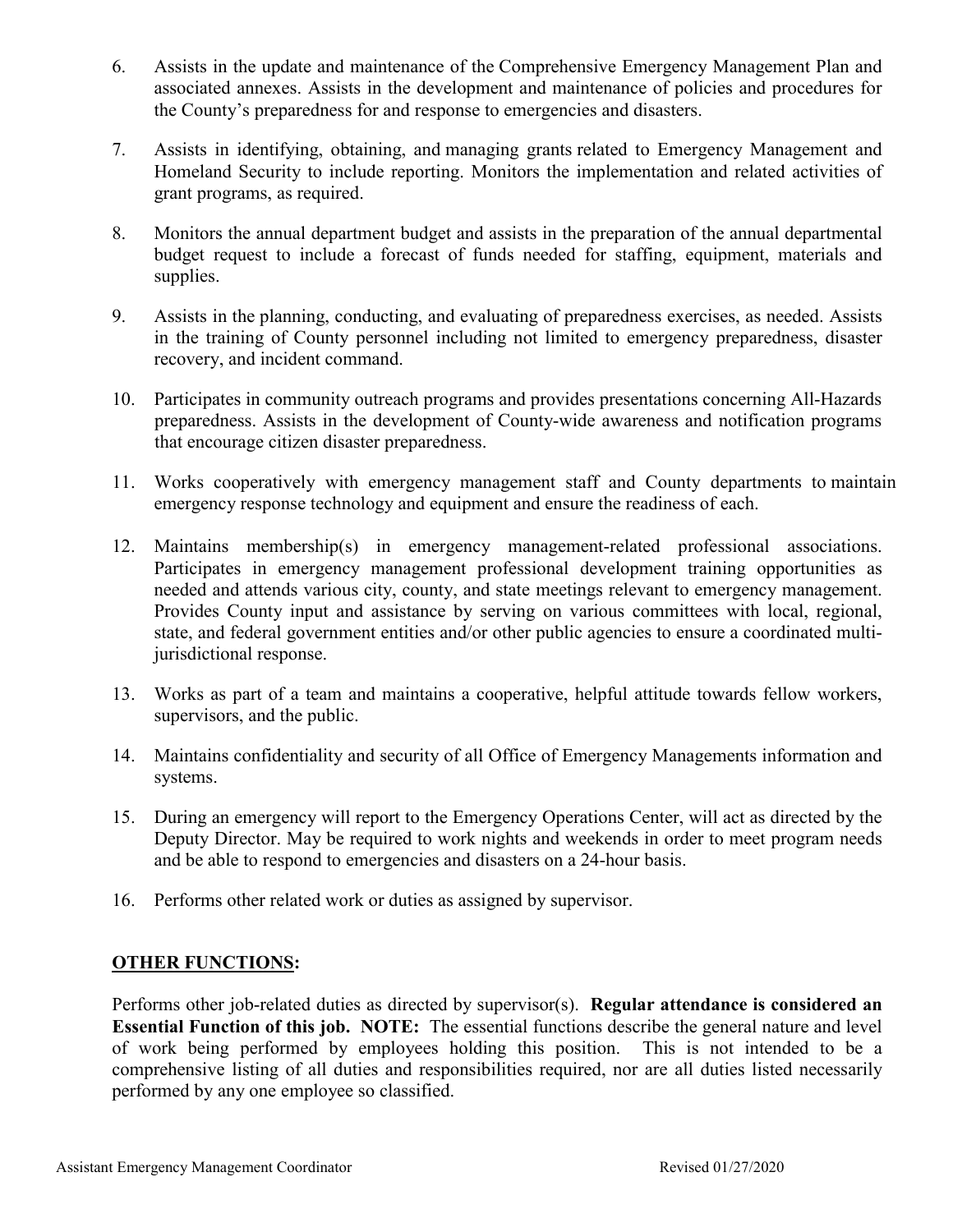The employee is considered a vital member of the emergency management program and as such will be expected to support emergency response operations. Duties may be outside of the normal work hours and office conditions.

**MINIMUM QUALIFICATIONS:** To perform this job successfully, an individual must be able to perform each essential duty satisfactorily. The requirements listed below are representative of the knowledge, skill, and/or ability required. Reasonable accommodations may be made to enable individuals with disabilities to perform the essential functions.

## **Knowledge of:**

Advanced principles and practices of emergency planning, health and safety practices;

Principles and practices of emergency medical protocols and administration;

Data Conception: Requires the ability to compare plans, graphical and statistical data, and information relevant to the area of specialization. Must be able to read plans, manuals, labels, measurements, gauges, training materials, and correspondence. Maintain and create records, forms, reports, technical summaries, presentation materials, and correspondence;

Requires the ability to prioritize tasks, to apply principles of rational and influence systems, utilize principles of conceptualization, and to exercise sound judgment in the interest of regulatory compliance and public safety. Requires the ability to utilize long-term planning principles and techniques;

Numerical Aptitude: Requires the ability to add, subtract, multiply and divide; calculate decimals and percentages; interpret graphs; perform calculations involving variables and formulas;

Interpersonal Temperament: Requires the ability to deal with people from a variety of backgrounds in both giving and receiving instructions. Requires the ability to establish effective communication with professional, technical, and support personnel. Requires the ability to provide oral presentations. Excellent customer service skills required in serving the public and the community.

## **Ability to:**

Respond to the Emergency Operations Center within 30 minutes.

Make decisions in emergency situations;

Respond during times of emergency, national disaster, and/or critical incidents regardless of weekday or time of day;

Assist emergency management agenda, programs, grants, and contracts;

Coordinate disaster response activities and recovery projects that involve other county departments and functions;

Attend and conduct a variety of training classes and conferences;

Perform multiple tasks simultaneously in a timely manner;

Record, and disseminate accurate information from telephone conversations and personal contact;

Communicate clearly and concisely, both verbally and in writing;

Understand and follow verbal and written instructions;

Complete routine business correspondence;

Effectively speak to audiences to convey information;

Properly interpret, understand and make decisions in accordance with laws, regulations and policies; Conduct business with the public in a professional, courteous manner;

Function independently, exercise good judgment, manage multiple projects, and meet deadlines;

Establish and maintain effective working relationships with those contacted in the course of the job;

Demonstrate personal communication skills including effective telephone skills and public speaking; Operate equipment required to perform essential job functions;

Work independently in the absence of supervision;

Work in a safety-conscious environment and to follow and promote good safety practices; Handle exposure to potentially hostile individuals;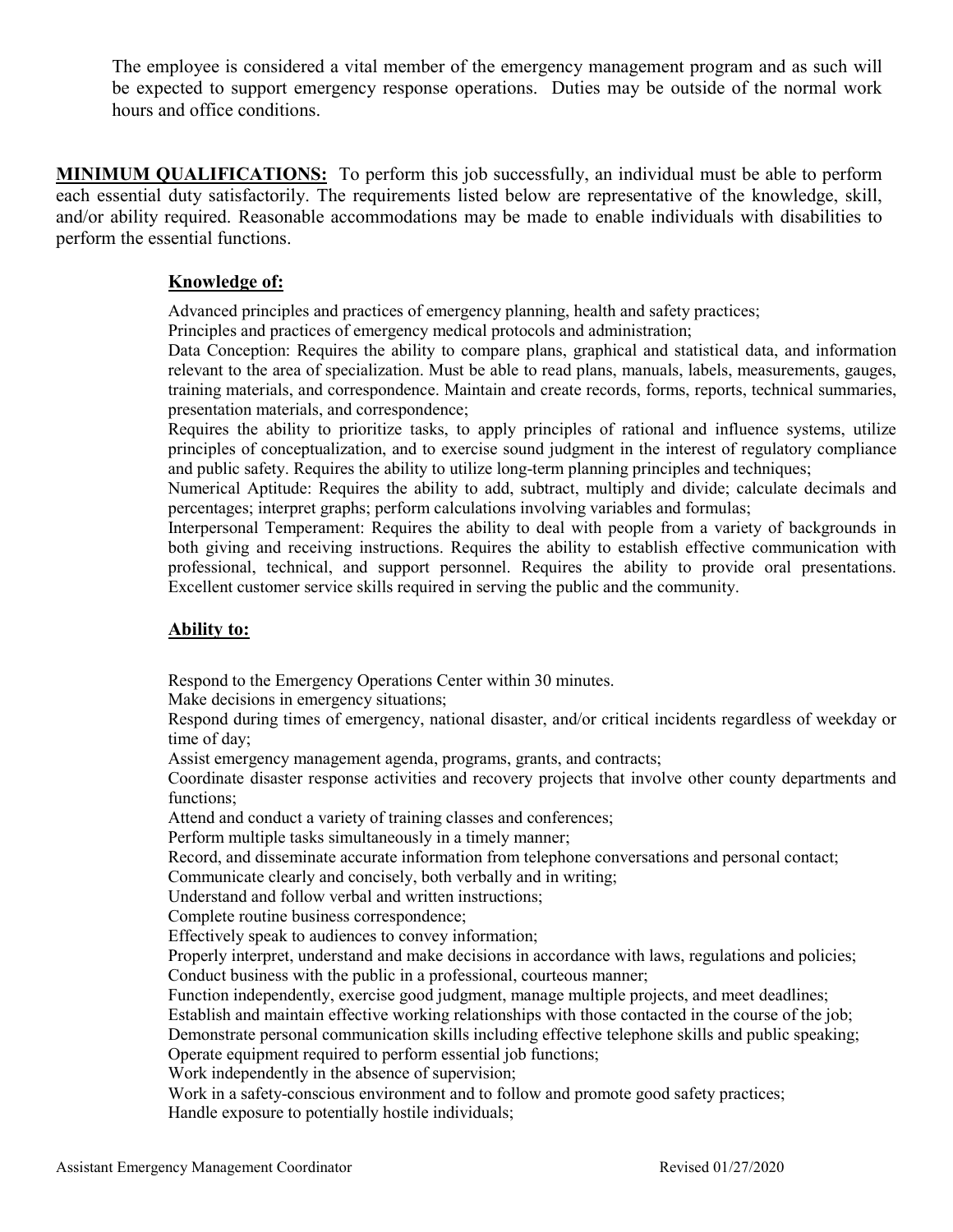## **Physical Demands:**

The physical demands described here are representative of those that must be met by an employee to successfully perform the essential duties of this job. Reasonable accommodations may be made to enable individuals with disabilities to perform the essential functions.

Maintain effective audio-visual discrimination and perception needed for:

Making observations, reading and writing, operating assigned equipment, and communicating with others; Employee must have visual abilities including close vision, distance vision, depth perception, peripheral vision, and the ability to adjust focus.

Maintain physical condition needed to accomplish the performance of assigned duties and responsibilities, which may include:

Walking, sitting, or standing for long periods of time; Lifting and carrying materials weighing up to 25 pounds such as files or stacks of records; Occasional climbing, stooping, crawling, squatting, &/or kneeling.

Maintain mental capacity enough to accomplish the performance of assigned duties and responsibilities, which may include:

Handling stressful situations;

Understanding state and federal laws and regulations;

Effective interaction and communication with others;

Prepare clear and concise reports;

Making sound decisions in a manner consistent with the essential job functions.

# **EXPERIENCE, EDUCATION, and LICENSING:**

Any combination of experience and training that would likely provide the required knowledge and abilities is qualifying. A typical way to obtain the knowledge and abilities would be:

# **Experience:**

Five (5) years' previous experience in Emergency Management and working with the public; Prior experience or training related to governmental administration is preferred; or an equivalent combination of education, training and experience.

## **Education:**

High School diploma or equivalent.

Completion of the following National Incident Management System (NIMS) training courses: IS-100, IS-200, ICS-300, ICS-400, IS-700, IS-800, ICS-300, ICS-400 and FEMA's Professional Development Series (PDS) certificate.

Experience with Microsoft applications, WebEOC, and GIS applications

## **Preferred:**

FEMA Advanced Professional Series Training;

Bachelor's or Master's degree from an accredited college or university with course work emphasis in Emergency Management, Public Safety, Non-profit Management, Public Administration, or closely related degree;

Experience analyzing threat and hazard data;

Experience planning, conducting, and evaluating exercises;

Experience with the grant management systems.